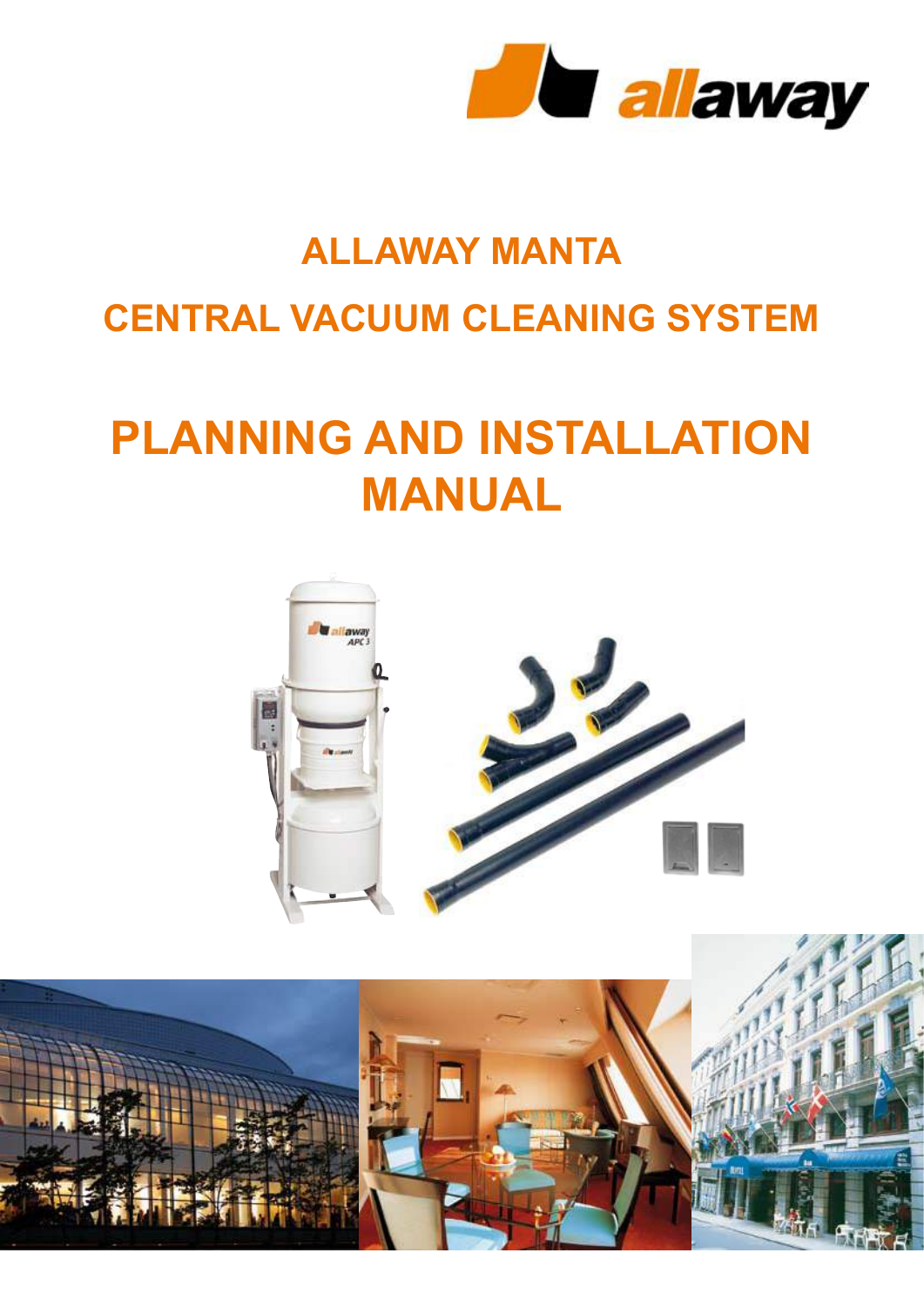## **Contents**

| 15. Model of the work specification for the central vacuum cleaning system |  |
|----------------------------------------------------------------------------|--|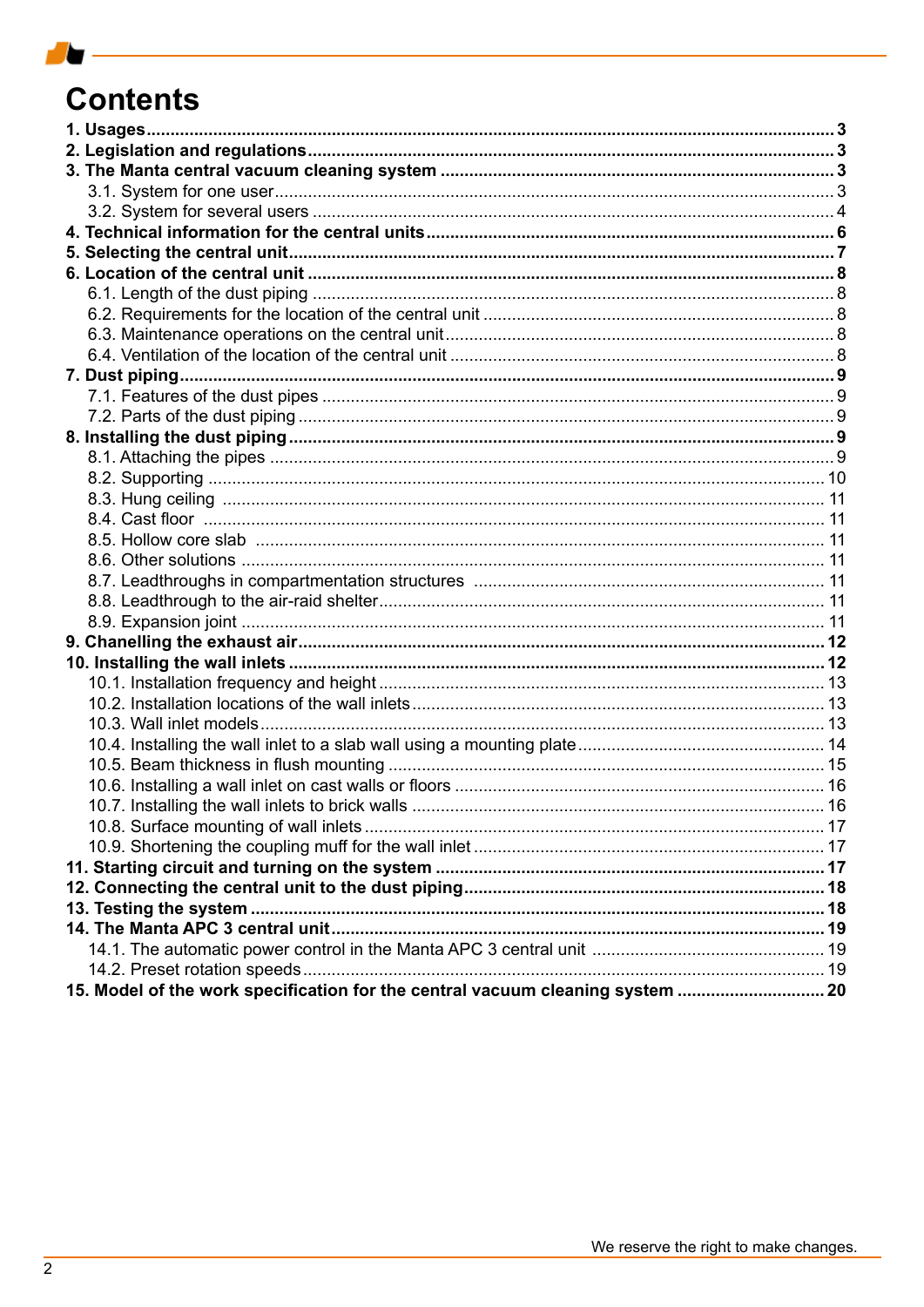## **1. Usages**

The Allaway Manta central vacuum cleaning system **is intended** for professional usage in places where large areas need to be cleaned, with equipment that is used for longer periods than normal domestic use, and where the systems have several simultaneous users. Typical usages include hotels, offices, sheltered homes, passenger ships, daycare centres, and schools. The Allaway Manta central vacuum cleaning system is also often used in libraries, theatres and concert houses, and other public buildings. Industrial applications include offices and other such spaces.

The Allaway Manta central vacuum cleaning system **cannot be used** in industrial production facilities where the amount of dust and rubbish being cleaned is large, or the pieces being cleaned are large and heavy, such as chippings from machine tools, pieces of metal thread, or oily pieces. The Manta system is also not suitable for places where the objects to be vacuumed differ from normal household dust and rubbish, or for local extraction of welding flue gases, soldering, etc.

Only durable wall-inlet-started cleaning equipment with steel handle pipes and telescopic wands **may be used** in the Allaway Manta central vacuum cleaning system. Due to the control technology used in the Manta system, handlestarted cleaning equipment **may not** be used.

## **2. Legislation and regulations**

There are no comprehensive fire safety regulations or instructions for central vacuum cleaning systems. The construction instructions and regulations for the installation country and the general quality requirements for HPAC construction must be applied in the planning and installation of the system.

The heat insulation and airtightness of the exhaust air duct must be sufficient. This is the case when using sheet metal ducts. In addition, the integration to any necessary protective appliances, such as fire shutoff valves, must be accounted for in the selection of the exhaust air duct. The locations of the exhaust holes are determined according to the applicable construction regulations.

The noise level of the central unit must be considered when selecting its location.

The Allaway suction piping is made of environmentally friendly recyclable plastic material (PP or PVC). The suction piping is usually made using Allaway dust pipes, but other pipes may be used for special installation sites. The regulations and instructions for plastic drains are applied for the leadthroughs in compartmentation doors.

## **3. The Manta central vacuum cleaning system**

#### **3.1. System for one user**



For systems for one user, lead the piping from the wall inlets to the central unit using the shortest possible route. The wall inlets can be branched from one Ø 44 mm pipe. One suction pipe leading to the central unit and one exhaust air duct leading outside are enough.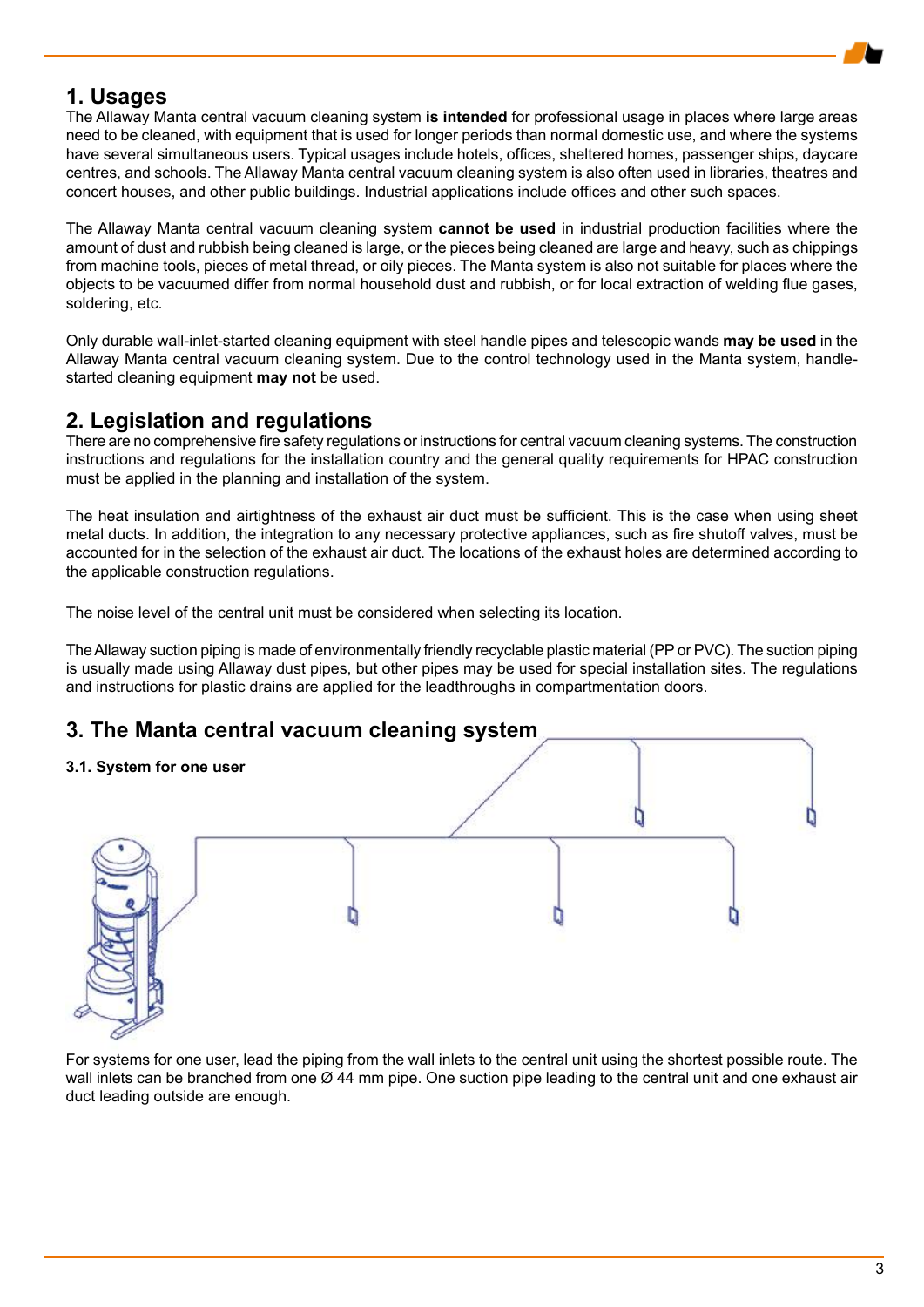#### **3.2. System for several users**



Two basic points are used as the basis for the planning:

1) The amount of air vacuumed simultaneously by two users does not fit to one  $\varnothing$  44 mm dust pipe.

2) If larger pipes were used for the dust piping, the flow rate would be insufficient with only one user.

If the spaces to be cleaned are divided into cleaning areas according to the requirements of the usage situations, this will guarantee a sufficient flow rate in the dust piping in all usage situations. Expensive and noisy by-pass systems are not needed, and the central vacuum cleaning system is energy-efficient.

Cleaning areas can include the various parts or floors of the building. In hotels, the rooms can be divided into cleaning areas of the same size based on the number of rooms or the side of the corridor that they are on. Only one user can work on one cleaning area at any one time. A layout of the division of the cleaning areas must be made for the users in systems with several users. Locate the layout in a visible place, such as next to the hose holder.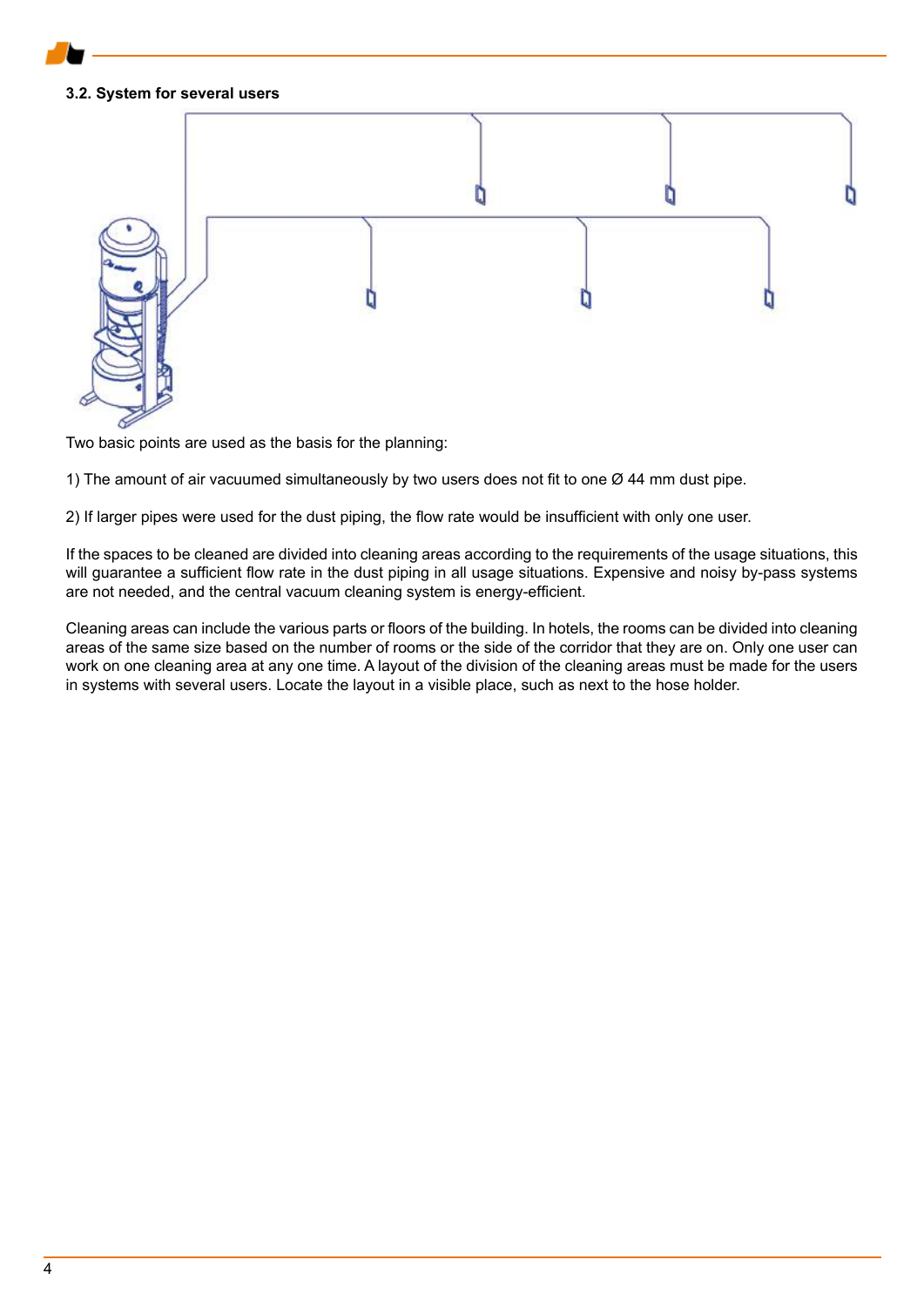

The most important issue when planning a system for several users is to lead a separate Ø 44 mm dust pipe from the cleaning area to the central unit. The pipes from the various cleaning areas must not under any circumstances be connected before the Ø 75 mm central unit collector pipe.

In buildings with several floors, the  $Ø$  75 mm collector pipe of the central unit can be led vertically through the floors, or the Ø 44 mm dust pipes from the cleaning areas can be joined on their respective floors. This requires the location of the central unit to be directly below the collector pipe. The collector pipe must never under any circumstances be designed to be horizontal. The largest angle allowed for the collector pipe is 45°.

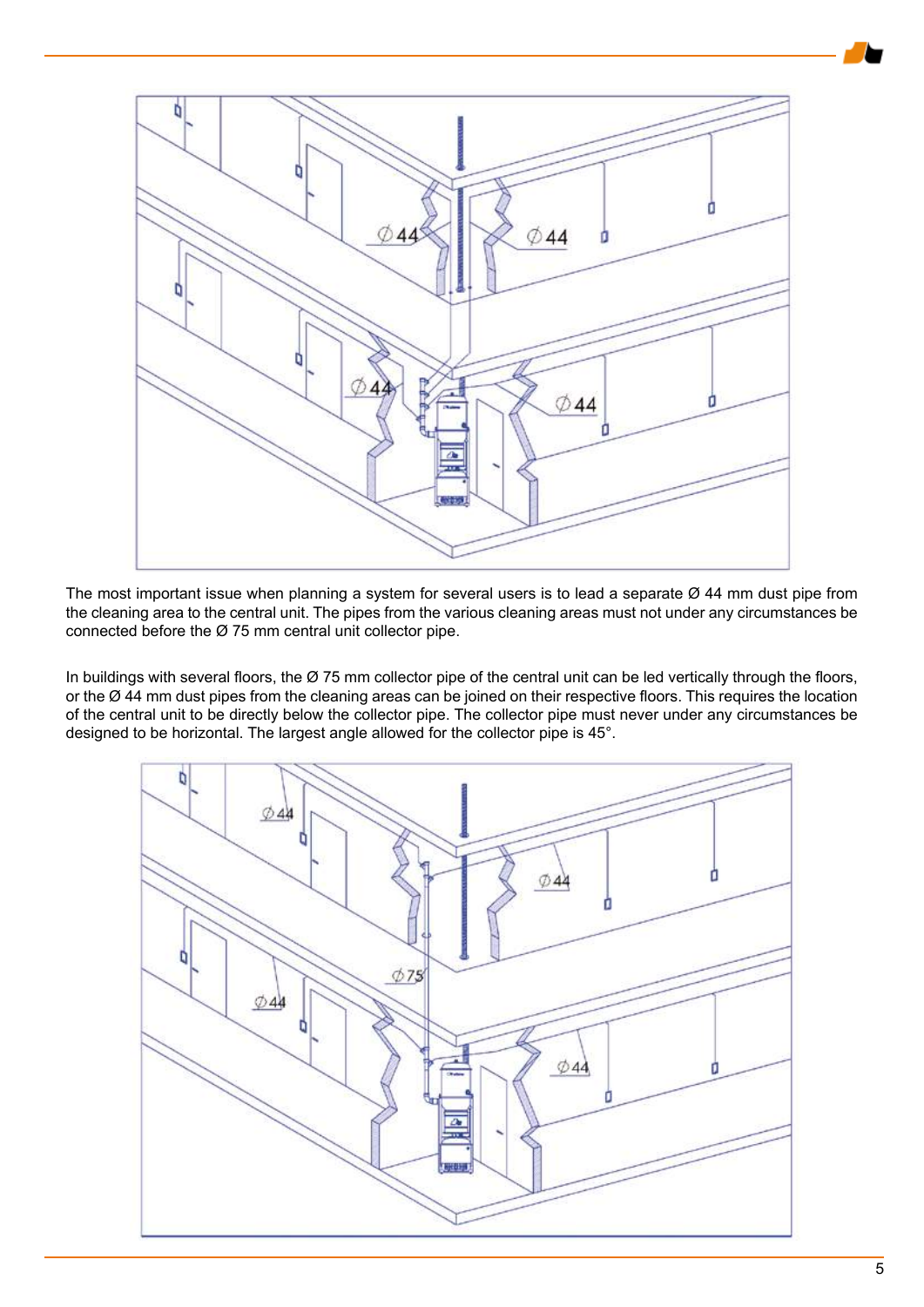## **4. Technical information for the central units**

The temperature of the motor or turbine may rise to almost 80SDgrC. The turbine is equipped with thermal protection at 80SDgrC, at which temperature the protection will turn off the device.

#### **Allaway Manta 3000**

The Manta 3000 central unit is designed for one user with the maximum distance of 70 metres between a wall inlet and central unit.

#### **Allaway Manta 6000**

The Manta 6000 central unit is designed for two simultaneous users with the maximum distance of 60 metres between a wall inlet and the central unit. It is intended for one user per cleaning area.

The system for two simultaneous users also requires the piping to be divided into at least two separate cleaning areas. If used for one user only, the maximum distance between a wall inlet and the central unit is 100 metres.

#### **Allaway Manta APC 3**

The power of the Manta APC 3 central unit can be adjusted. It is intended for 1-3 simultaneous users. The Automatic Power Control (APC ) considers the number of users in the system and ensures sufficient suction power, while saving energy if only one or two users are using the system.

The system for three simultaneous users also requires the piping to be divided into at least three separate cleaning areas. The maximum suction distance for three users is 60 metres per user, 70 metres each for two users, and 80 metres for one user. The maximum suction distance for one user is 100 metres when using the fixed Preset frequency setting. The collector pipe is not considered in the suction distance.

|                                                    | <b>Manta 3000</b>                                                             | <b>Manta 6000</b>                                                             | <b>Manta APC 3</b>                                                                |  |
|----------------------------------------------------|-------------------------------------------------------------------------------|-------------------------------------------------------------------------------|-----------------------------------------------------------------------------------|--|
| <b>Rated power</b><br><b>Electrical connection</b> | 4.0 kW<br>32 A 3-phase<br>coupler plug installation/<br>with 25 A front fuses | 5.5 kW<br>32 A 3-phase<br>coupler plug installation/<br>with 25 A front fuses | 4.0-7.5 kW<br>16 A 3-phase<br>coupler plug installation/<br>with 16 A front fuses |  |
| Drip-proof casing class                            | <b>IP34</b>                                                                   | IP34                                                                          | <b>IP34</b>                                                                       |  |
| <b>Turbine thermal protection</b><br>80 C          | Yes                                                                           | Yes                                                                           | Yes                                                                               |  |
| <b>Measured from the turbine:</b>                  |                                                                               |                                                                               |                                                                                   |  |
| - Maximum amount of air<br>- Maximum low pressure  | 108 l/sec. (390 m <sup>3</sup> /h)<br>approx. 32 kPa                          | 108 l/sec. (390 m <sup>3</sup> /h)<br>approx. 40 kPa                          | 178 l/sec. (640 m <sup>3</sup> /h)<br>33 kPa                                      |  |
| Noise level of the machine                         |                                                                               |                                                                               |                                                                                   |  |
| Lp +-2 dB (A) $*$                                  | approx. $70$ dB(A)                                                            | approx. $69 \text{ dB}(A)$                                                    | approx. $75 \text{ dB}(A)$                                                        |  |
| <b>Dust canister</b>                               | 34 litres<br>34 litres                                                        |                                                                               | 34 litres                                                                         |  |
| Suction hose (Ø 32 mm),                            |                                                                               |                                                                               |                                                                                   |  |
| length                                             | 8 or 10 metres<br>8 or 10 metres                                              |                                                                               | 8 or 10 metres                                                                    |  |
| <b>Height</b>                                      | 1965 mm                                                                       | 1965 mm                                                                       | 1965 mm                                                                           |  |
| <b>Width</b>                                       | 600 mm                                                                        | 600 mm                                                                        | 800 mm                                                                            |  |
| <b>Depth</b>                                       | 650 mm                                                                        | 650 mm                                                                        | 650 mm                                                                            |  |
| Weight                                             | 149 kg                                                                        | 153 kg                                                                        | 155 kg                                                                            |  |
| <b>Maximum suction distance</b>                    |                                                                               |                                                                               |                                                                                   |  |
| (Excl. the collector pipe)                         |                                                                               |                                                                               |                                                                                   |  |
|                                                    |                                                                               |                                                                               | Autom.<br>Fixed                                                                   |  |
| - 1 user                                           | 70 metres                                                                     | 100 metres                                                                    | 100 m<br>80 metres                                                                |  |
| - 2 users                                          |                                                                               | 60 metres                                                                     | 80 m<br>70 metres                                                                 |  |
| - 3 users                                          |                                                                               |                                                                               | 60 metres<br>-                                                                    |  |

\* Measured in an anechoic room, from a distance of 1 metre, directly in front, with the cleaning equipment attached to the wall inlet.

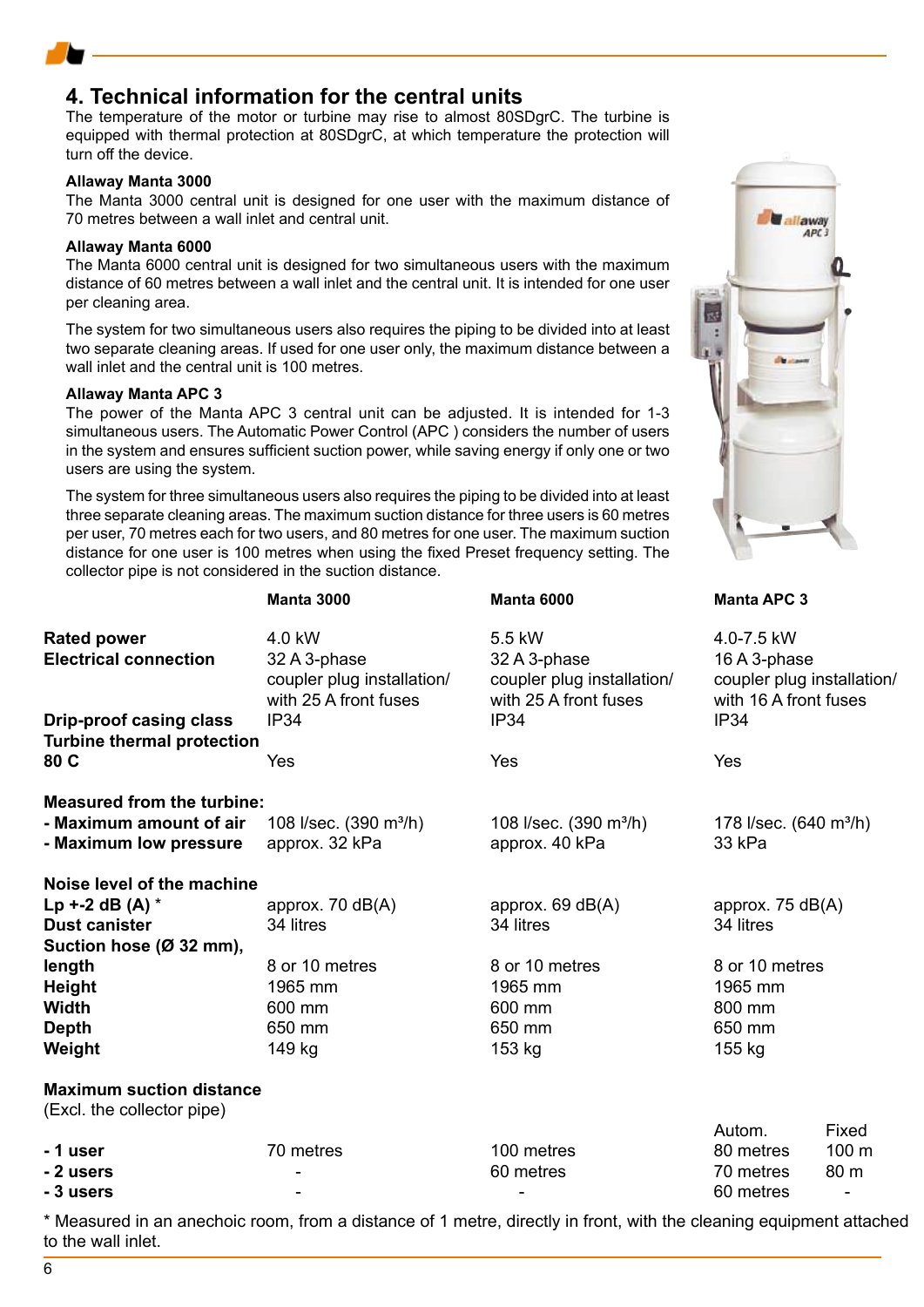#### **Fan diagrams for the central units**



The air quantities and low pressures for the Manta 3000 and Manta 6000 central units are measured at the turbine.



The air quantities and low pressures for the Manta APC3 are measured at the central unit with one, two, and three users.

## **5. Selecting the central unit**

#### **Example:**

- The floor area to be cleaned is 5,800 m<sup>2</sup>
- The time in use is 8 hours
- 6 simultaneous users are needed

#### Solutions:

1) 2 Manta APC 3 central units, if the structure of the building and the location of the central unit are such that the maximum distance between the furthest wall inlet and the central unit is 60 metres, and that there can be three simultaneous users per central unit.

2) 3 Manta 6000 central units, if the maximum distance from the furthest wall inlet is 60 metres. The central units can be located on different sides of the building. There can be two simultaneous users per central unit.

3) 6 Manta 3000 central units, if the maximum distance from the furthest wall inlets is 70 metres.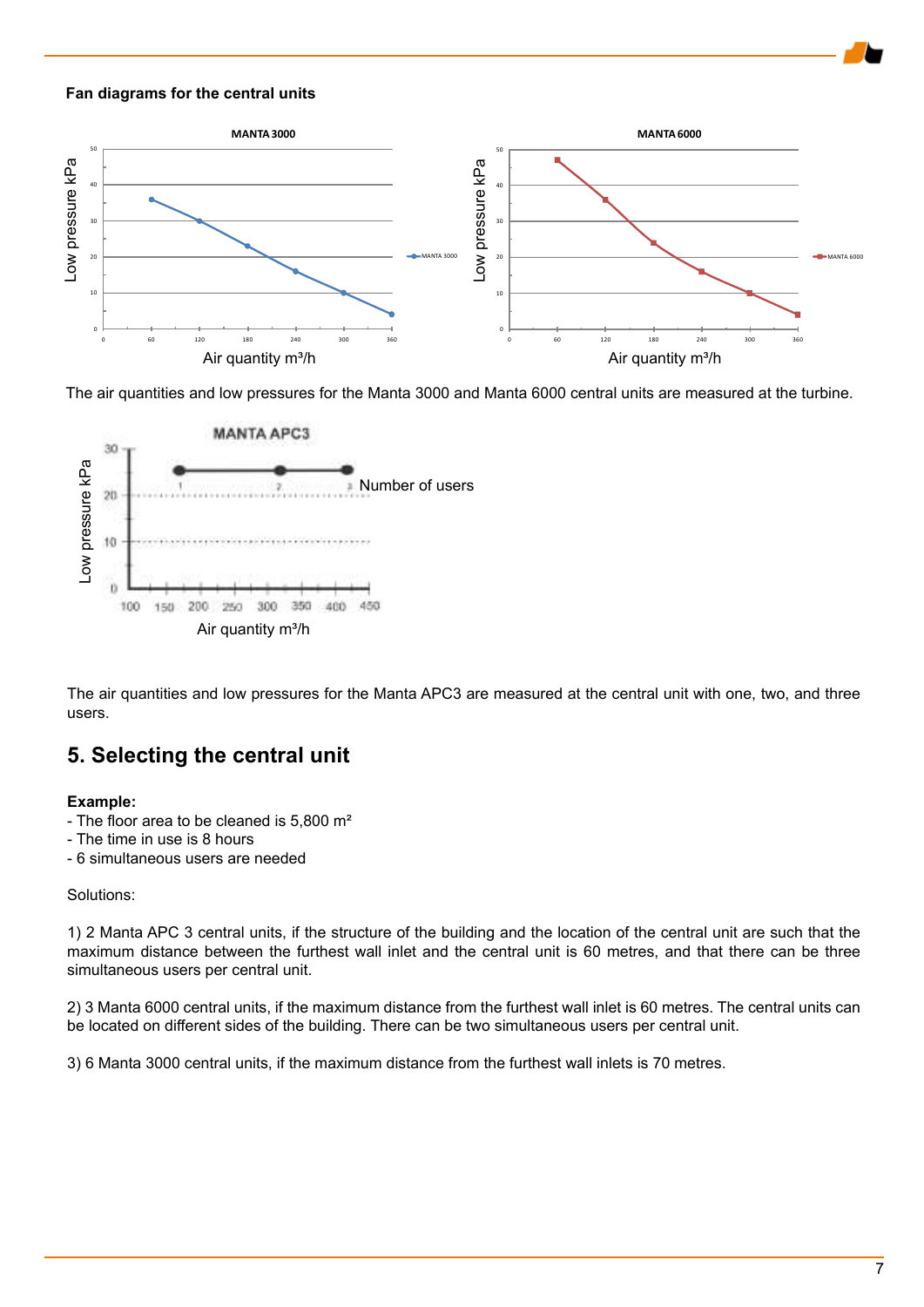## **6. Location of the central unit**

Several factors affect the location of the central unit. The following section discusses the situation for one central unit. The same principles can be applied for solutions with several central units, if the total area to be cleaned is divided into separate areas for each central unit. At least the following issues must be considered when planning the system:

#### **6.1. Length of the dust piping**

The distance from the furthest wall inlet to the central unit must be within the limits defined for each central unit. If at all possible, locate the central units close to the centre of the area being cleaned, in order to regulate the length of the dust piping. In addition to cost savings, a shorter dust piping willl also achieve improved cleaning efficiency.

#### **6.2. Requirements for the location of the central unit**

The central unit should not usually be attached to a floor, and under no circumstances to a wall. There should be approximately 1 metre free space in front of each central unit for maintenance purposes. Several central units may be installed in the same space next to each other. Also reserve space for the functional diagrams of the system and the operating and maintenance instructions. The central unit is usually located on the ground floor or a cellar, but it can just as well be located one floor higher than the area to be cleaned. However, the maximum rise in the piping must not exceed 6 metres.

The central unit must be located in a space where the exhaust air duct can be led out. The temperature of the installation space of the central unit must not be under +5°C or over +40°C.

The noise level from the central units is between 65 and 75 dB (A), which must be considered in the surrounding wall structures The turbine does not cause structure-borne noise that carries in the structure of the building, as it rests on rubber legs.

#### **6.3. Maintenance operations on the central unit**

Locate the central unit in a space where it can be easily accessed for maintenance. Good locations include cleaning rooms and storage facilities in central locations. Avoid distant locations that are not easily accessed, because this may cause the emptying of the dust canister to be considered unpleasant, and to be left undone.

#### **6.4. Ventilation of the location of the central unit**

Part of the power of the central unit is transformed into heat. Most of the heat is transferred outside with the exhaust air, but some of it will remain in the installation space of the central unit when the vacuum cleaner is used. The central unit produces heat in the installation space as follows:

| <b>Manta 3000</b> | 500-800 W               |
|-------------------|-------------------------|
| <b>Manta 6000</b> | 800-1,500 W             |
|                   | Manta APC 3 600-1,500 W |

The heat load greatly depends on the surface materials of the cleaned areas. As an example, cleaning fitted carpets produces more heat than cleaning hard floor surfaces. The ambient temperature of the electric motor of the central unit must not exceed 40°C, which is why the excess heat must be removed from the space in question.

The amount of air to be exhausted depends on the length of the period of use, the size of the installation space, and the wall materials. The general guideline is that the need for ventilation in spaces of less than 20 cubic metres is approximately 55-70 l/s per central unit. If this cannot be arranged through the general ventilation system of the building, for example a thermostat-operated exhaust fans can be used.



Replacement air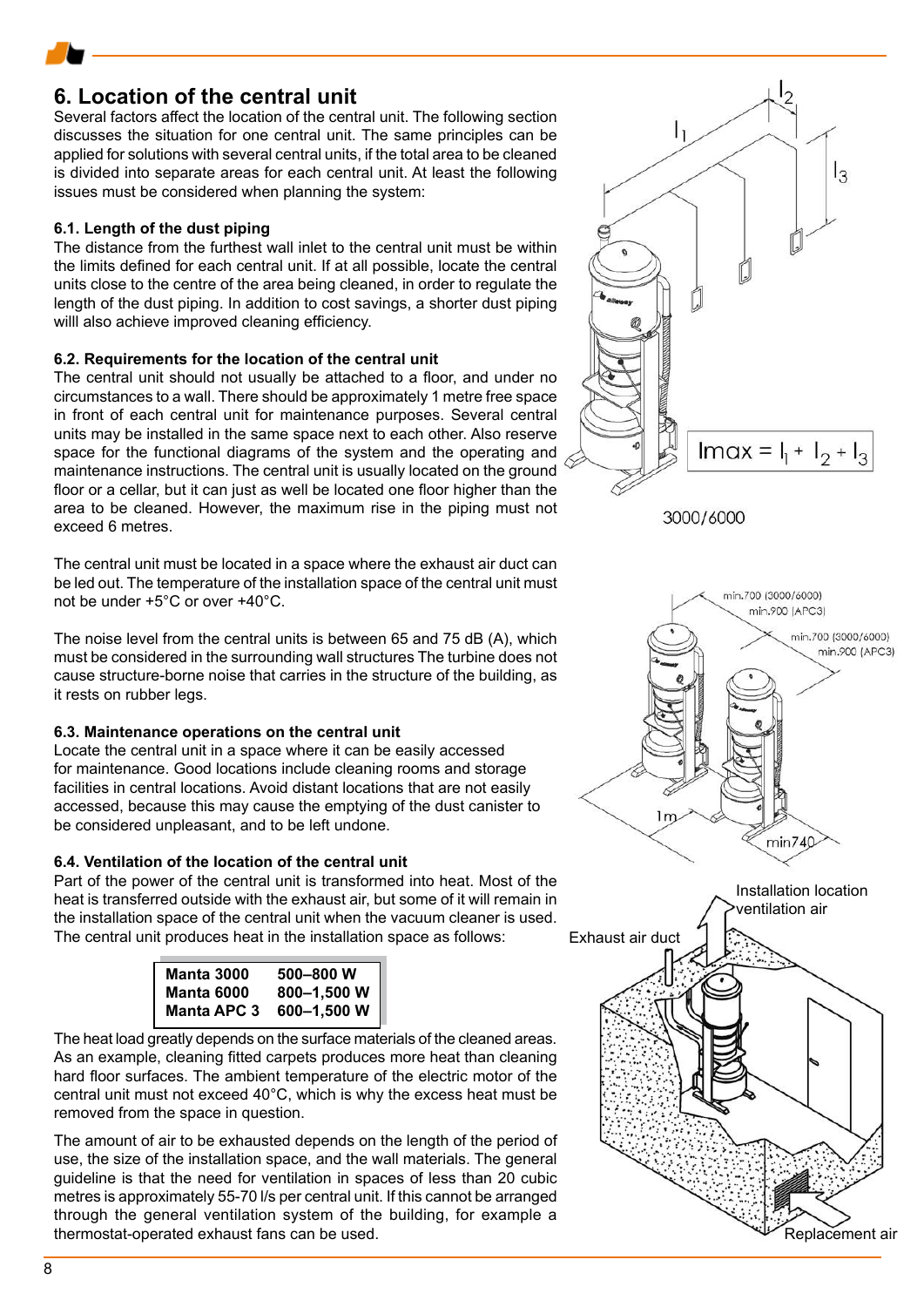## **7. Dust piping**

#### **7.1. Features of the dust pipes**

The design of the dust piping is crucial for the operation of the entire system. The size and flow properties of the Allaway dust pipes are developed to ensure a flow rate in the piping of at least 20 m/s in normal use. However, this requires that the equipment-specific maximum line lengths and numbers of users are not exceeded. At a flow rate of 20 m/s, the dust and even any heavier rubbish will be transferred all the way to the dust canister.

The diameter of the dust pipe must be in line with the power of the central unit, cleaning hose, and cleaning equipment.

The diameter of the dust pipes in the Allaway Manta system is 44 mm. With a smaller diameter, the loss of pressure caused by the flow resistance would be too great, causing decreased cleaning power. With a larger diameter, such as 50 mm, the flow rate of air in the piping would be too small, and the flow of heavy rubbish, such as stones and sand, would be insufficient. The shape of the bends and the smoothness of the inside surface are critical for achieving excellent flow properties. The parts of the Allaway piping that are particularly exposed for wear, such as the elbow and branch pieces, are strengthened. The sleeve joints in the Allaway dust pipes are always adjusted according to the flow direction, minimising the risk of blockage.

#### **7.2. Parts of the dust piping**

The following factory-made parts are available

for the installation of the dust piping: Dust pipe 0.6 m, Ø 44 mm Dust pipe 1.2 m, Ø 44 mm Dust pipe 2.4 m, Ø 44 mm Branch 45°, Ø 44 mm Elbow 15 $^{\circ}$ , Ø 44 mm Elbow 45°, Ø 44 mm Elbow 90°, Ø 44 mm Wall inlet and supplies **Connector** 





## **8. Installing the dust piping**

The dust piping can be installed even in narrow spaces, because the diameter of the pipes is only 44 mm (51 mm in sleeve joints). However, we recommend installation in easy-to-access places, where the risk of damage during construction and maintenance is minimised. Enter the pipes and low-voltage leads from each cleaning area in the plan. he piping should be installed as direct and short as possible, avoiding unnecessary bends and corners.

#### **8.1. Attaching the pipes**

Ensure that all parts are in good condition both on the inside and outside, and clean if necessary. Install the yellow locking seal inside the sleeve. Push the pipe directly into the sleeve, rotating the pipe slightly, until the end of the pipe is sealed to the bottom of the sleeve. The pipe is sufficiently extended when the point of connection of the pipes is over the white marking line. If you cut the pipe, draw the marking line at the correct point using another marked pipe. The locking seal ensures and locks the joint. Branches must always join the body pipe from above or one side. The joints must be situated in the correct way, ensuring that there are no collision surfaces in the piping where shards of glass, toothpicks, nails, etc. could catch. The arrows in the parts of the piping show the direction of the flow. When installing the piping, the **sleeve must always be on the wall inlet side of each part**. On the exhaust side, the sleeve must be towards the central unit.

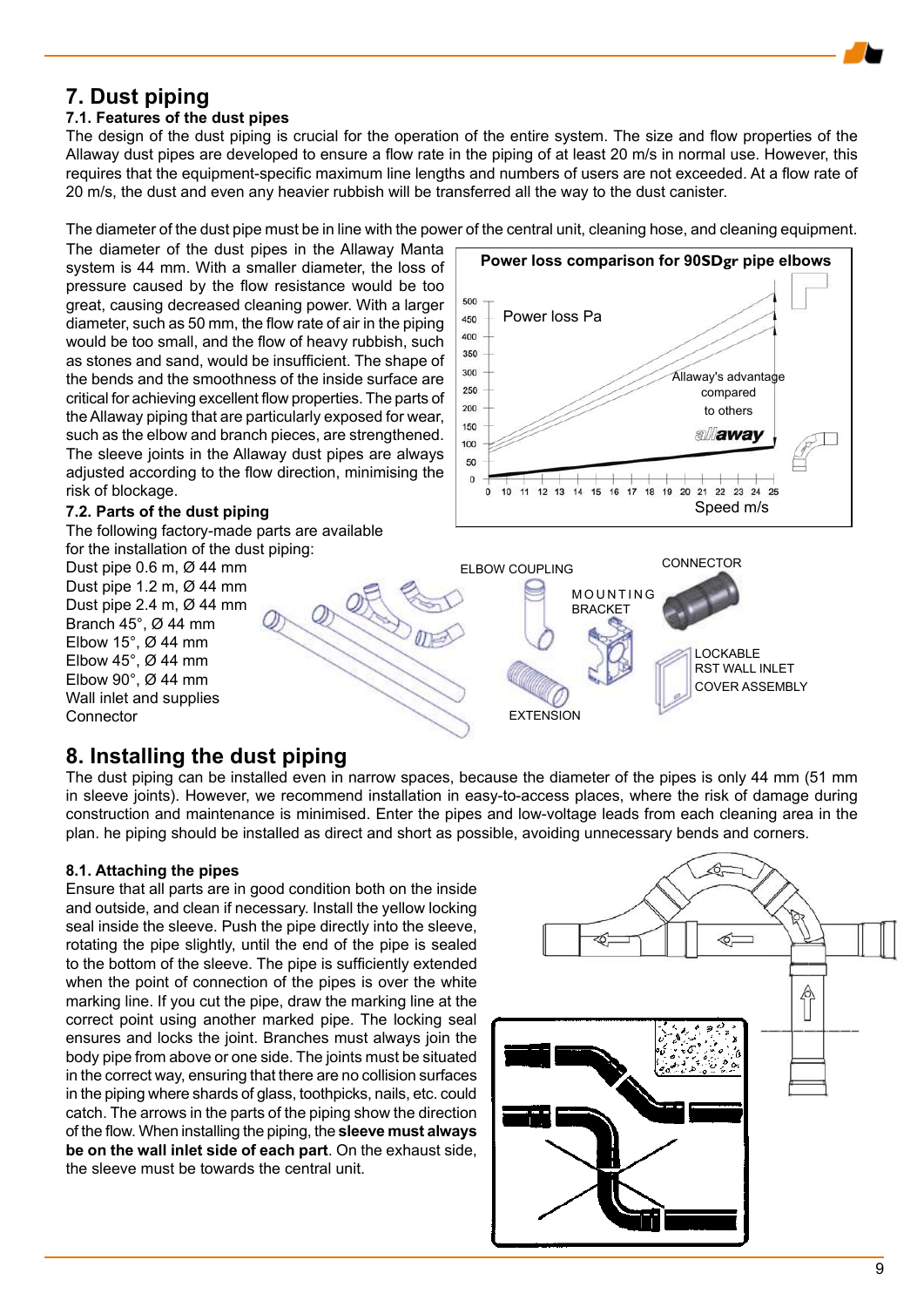Always connect the elbow coupling to a dust pipe without a sleeve. The sleeve can be cut from an intact dust pipe using a fine-toothed saw or a pipe cutter. Carefully remove any cutting burr using a sharp knife or file. Chamfer the outer edges of the cut pipe end.

#### **8.2. Supporting**

Support the pipes with pipe clamps or metal clamps. Support the pipes to the framework of the wall, floor, and ceiling. Select the supporting distance according to the structures. If the distance between the studs is 600 mm, the distance between the pipe supports should be 1,200 mm or 1,800 mm. Each pipe should be supported. Support the pipes steadily to ensure that later maintenance near the building's piping system is possible. Follow the general instructions and construction regulations in the work specification.

During installation, ensure that the temperature of the piping stays close to room temperature when it is used. Otherwise, use thermal insulation in the ceiling, for example.

Stretches of piping that are exposed to extreme changes in temperature at the installation phase must be supported as follows:

• Only use Allaway pipe clamps to support the piping (please refer to the picture below).

• Install the pipe clamp in a way that allows the pipe to move freely in the axial, i.e. longitudinal, direction.

• Support the piping in a manner that allows axial thermal expansion and contraction. Sleeve joints in particular should not be subject to extension strain as the piping contracts.

• Only install the pipe clamps in stretches of pipe without bends, and at a sufficient distance from the sleeve joints to enable thermal expansion and contraction. The thermal expansion coefficient is approximately 0.1mm/m/CSDgr.

• In order to allow for the movement of the pipe, only one pipe clamp is allowed near an elbow piece, as shown in the picture below. The pipe clamp on the other side of the elbow piece must be at least 70 cm from the elbow piece. No pipe clamps are installed on direct stretches of pipe shorter than 70 cm.

#### Dust pipe clamp



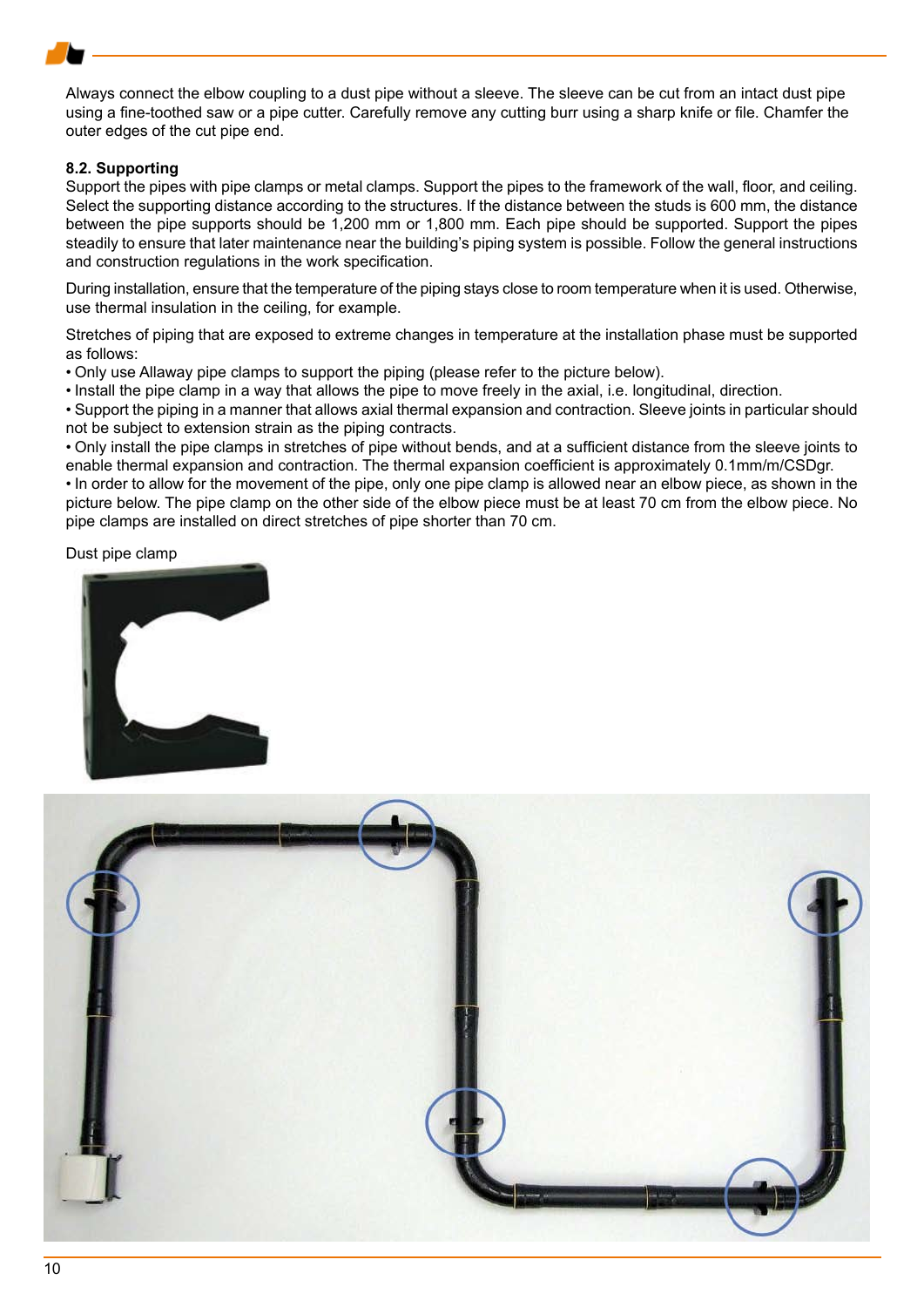#### **8.3. Hung ceiling**

ung ceilings are recommended for the installation of the piping, because it decreases the risk of damage to the pipes during installation. The installation can also be organised flexibly according to the other stages of the work, decreasing the cost of installation.

#### **8.4. Cast floor**

If the building will have a cast floor but no hung ceilings, the piping can also be installed in the casting. Be particularly careful not to damage the piping during the casting work. The final plans of the locations of the wall inlets must also be finished, because changes to the piping are extremely difficult to perform after casting. Support the pipe carefully before casting. Protect the pipe ends carefully to prevent concrete splatter from entering the pipes.

#### **8.5. Hollow core slab**

The piping can be installed lengthwise through the voids in the slab, for example when leading the pipe to wall inlets on the floor level.

#### **8.6. Other solutions**

When installing piping to unheated spaces, insulate it using thermal insulation at least 50 mm thick. Otherwise, the inside of the pipe will bleed or gather frost and dirt. When installing the piping in the ground between buildings, install the pipe within a waterproof and thermally insulated protective tubing.

#### **8.7. Leadthroughs in compartmentation structures**

In detached houses, the garage and boiler room are usually separate fire compartments. Pipes may be led through compartmentation structures, assuming that the leadthrough does not significantly reduce the fire-proof properties of the structures. Please follow all authority instructions and regulations. Use type approved firestop collars, for example. Install the firestop collar according to the manufacturer's instructions. **If necessary, ensure that the protection and casing class of the central unit correspond to the requirements of its location and the related equipment. For more information, please contact your local authorities.**

- A Fire wall
- B Insulation with non-flammable material
- C Dust pipe  $\varnothing$  44 mm<br>D Firestop collar
- D Firestop collar<br>E Light partition
- Light partition



#### **8.8. Leadthrough to the air-raid shelter**

Only use officially approved leadthrough flanges for leading the pipe through to an air-raid shelter. If the flange needs to be closed, remove the dust pipe first.

#### **8.9. Expansion joint**

When crossing expansion joints in a moulded structure, for example, insulate the dust piping with foam rubber approximately 20-25 mm thick in order to prevent the pipe from breaking at the expansion joint. Ensure that the sleeve joint is located together with the expansion joint. Continue the insulation 50 cm to both sides of the expansion joint.

- A Expansion joint
- B Insulation<br>C Hollow co
- C Hollow conductor<br>D Sleeve ioint of the
- D Sleeve joint of the piping at the joint<br>
F Dust pipe  $\varnothing$  44 mm
- Dust pipe  $Ø$  44 mm

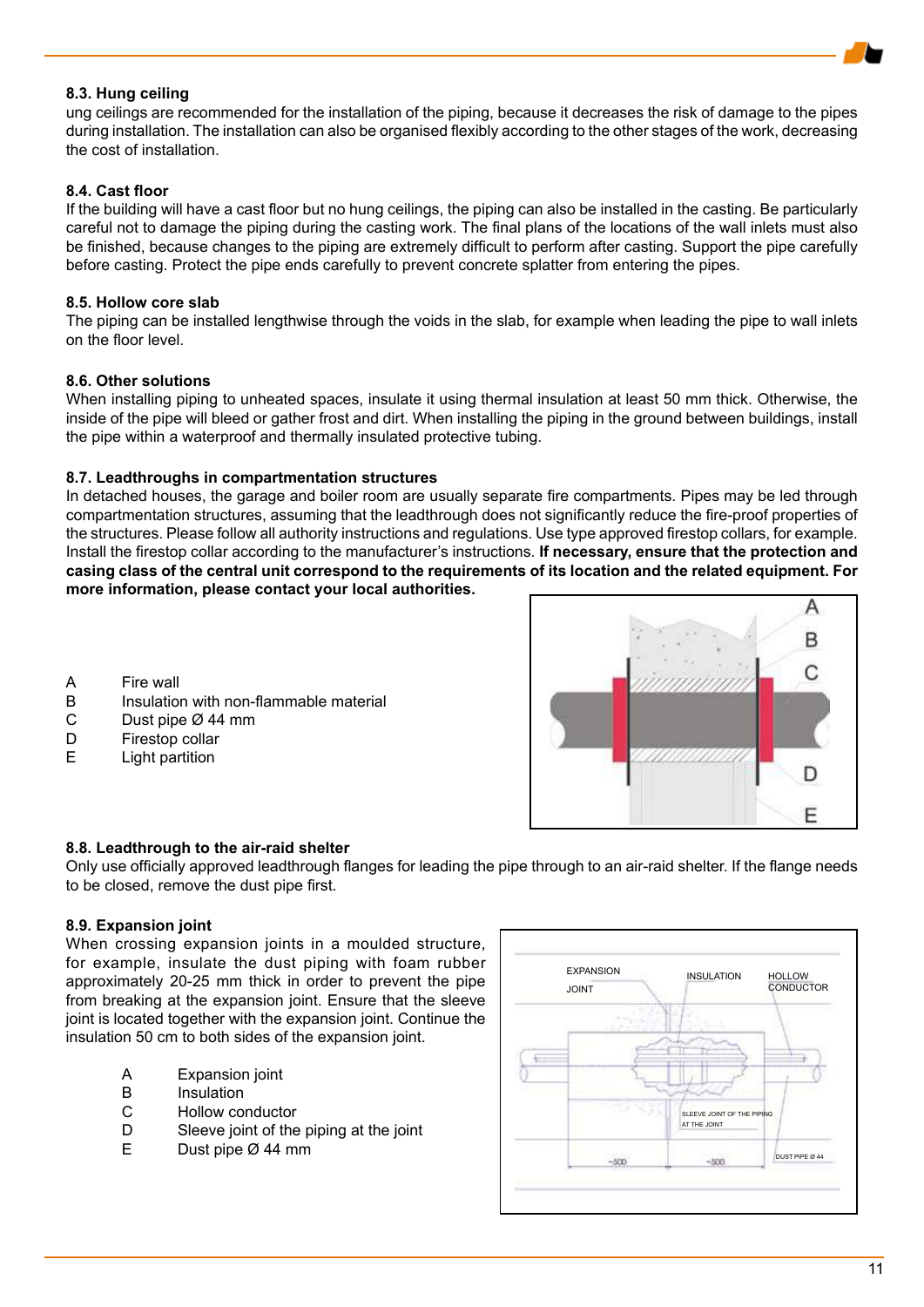## **9. Chanelling the exhaust air**

It may be useful to perform the installation of the exhaust air duct together with the ventilation work. Use a spiral-weld tube or other metal pipe for the exhaust air duct that leads out from the central unit. The measurement of the exhaust air duct depends on the types and number of central units attached to it, as follows:

| Exhaust duct Ø mm |            |                   |  |
|-------------------|------------|-------------------|--|
| <b>Manta 3000</b> | Manta 6000 | <b>Manta APC3</b> |  |
| 100               | 100        | 100               |  |
| 100               | 100        | 125               |  |
| 125               | 125        | 160               |  |
| 160               | 160        | 250               |  |
| 250               | 250        | 315               |  |
| 250               | 250        | 315               |  |
|                   |            |                   |  |

If the length of the exhaust duct exceeds 10 metres, the exhaust duct should be one size larger. When designing the exhaust air duct, consider the temperature of the exhaust air (55-80 C). The exhaust air includes micro dust and must not be led indoors. Using an exhaust silencer is recommended. If the diameter of the exhaust air duct is 100 mm, use the Allaway turbo exhaust silencer. If the diameter is larger, use a silencer intended for ventilation equipment. The best place for the silencer is as close to the end of the exhaust air duct as possible. Install the blow-out grating or vent cap according to the picture below. Leave 2 cm of space between the blow-out grating and the exhaust air pipe. This will reduce the level of noise. The picture shown below is an example of the installation of the turbo exhaust silencer:



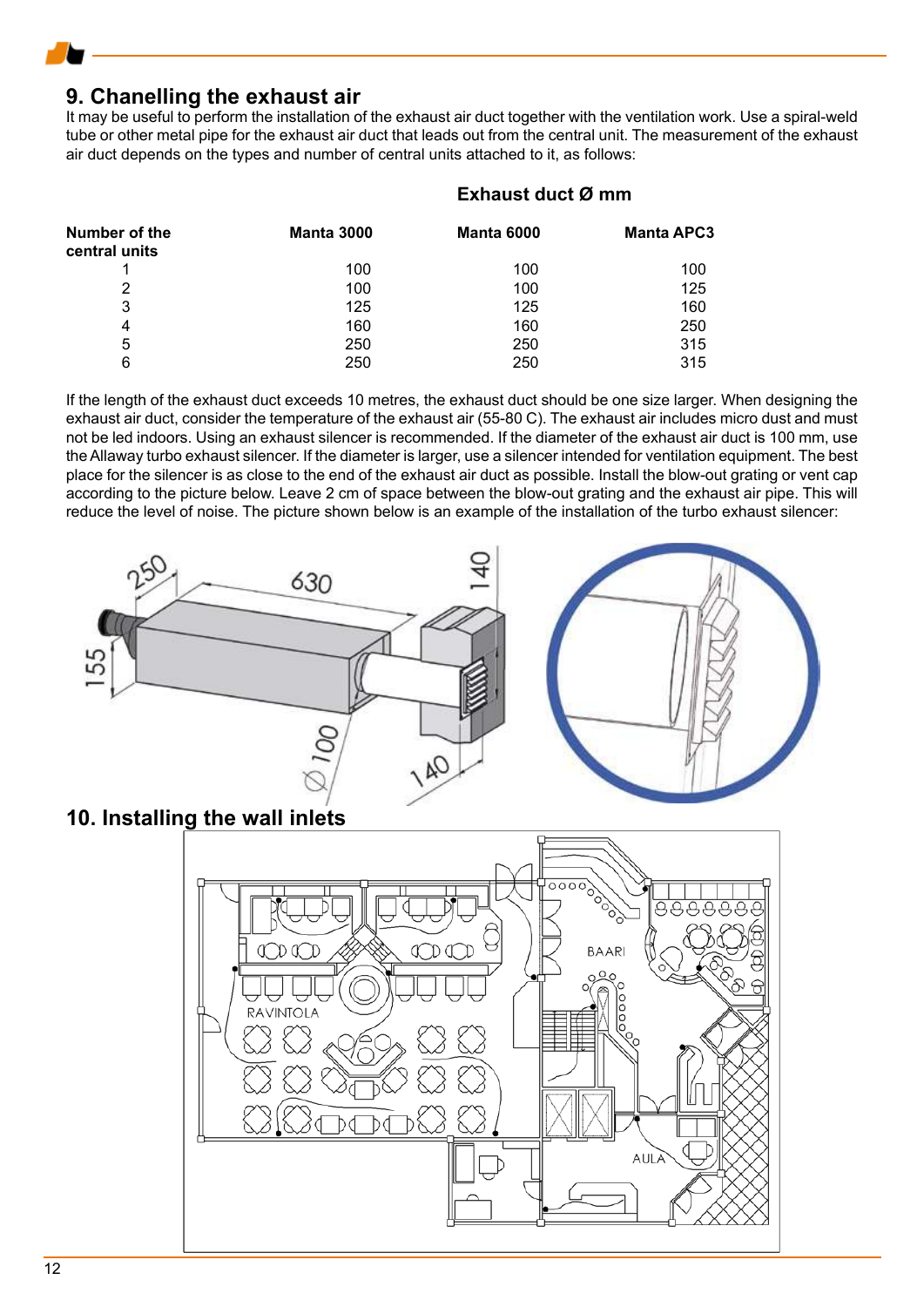#### **10.1. Installation frequency and height**

The locations of the wall inlets should allow the entire area to be cleaned using a standard length suction hose assembly (8 or 10 metres). Use a thread or a piece of electric wire proportioned to the scale of the design and the length of the suction hose for planning.

The thread will help you to view the reach of the suction hose, and enable you to define the locations of the wall inlets. Locate the wall inlets so that the suction hose will reach all areas, and the area cleaned using one wall inlet is maximised. Consider the reach of the suction hose in spaces with furniture: the user may need to go around the furniture when cleaning. Lengthening the suction hose assembly beyond 10 metres will decrease the suction power and make it more difficult to manage the hose, and may cause the turbine thermal protection to turn the central unit off repeatedly.

Sometimes, for example in hotels, wall inlets may be located on both sides of the corridor in order to avoid the hotel visitors needing to walk over suction hoses drawn accross the corridors. Also avoid crossing passage and transportation routes in public spaces and storages.

The recommended installation height for the wall inlet is level with the light switch. This will remove the need for bending over when attaching the suction hose to the wall inlet. Aesthetically the wall inlets should be at the same height.

#### **10.2. Installation locations of the wall inlets**

The wall inlets can be installed in almost any wall material, as long as the diameter of the dust pipe within the wall (44 mm, or 51 mm in sleeve joints) is considered. Flush mounting to slab walls requires a minimum beam strength of 67 mm. The most commonly used wall types are:

- a) Lightweight partitions of wood, chipboard, or plaster board
- b) Coated masoned brick walls
- c) Clean-masoned brick walls
- d) Walls cast on-site
- e) Element walls.

Installation is more expensive in the latter wall structures. The installation of the wall inlets or reservation for the wall inlets must be performed in the manufacturing stage of the element.

The walls in restaurant dining rooms and auditoriums are often so far from each other that the wall inlets must be installed on the floor or fixed furniture, such as the walls of buffet tables or the plinths of various fixed pieces of furniture. Avoid installing wall inlets on perimeter walls.

When installing the piping and the wall inlets in storage facilities, airraid shelters, industrial facilities or other spaces where the piping can be visible, the pipes should be surface mounted using separate surface mounting equipment.

#### **10.3. Wall inlet models**

For professional use, use the steel wall inlets (RST). The plastic wall inlets are only intended for domestic use. The plastic wall inlet cover is difficult to open in the Manta system if the system is being used. The wall inlet may also be damaged.

For public spaces, we recommend using lockable wall inlets. Wall inlets without locks may be used in other spaces. The RST wall inlets are also available stoved white (RAL 9010, glossy) upon request.







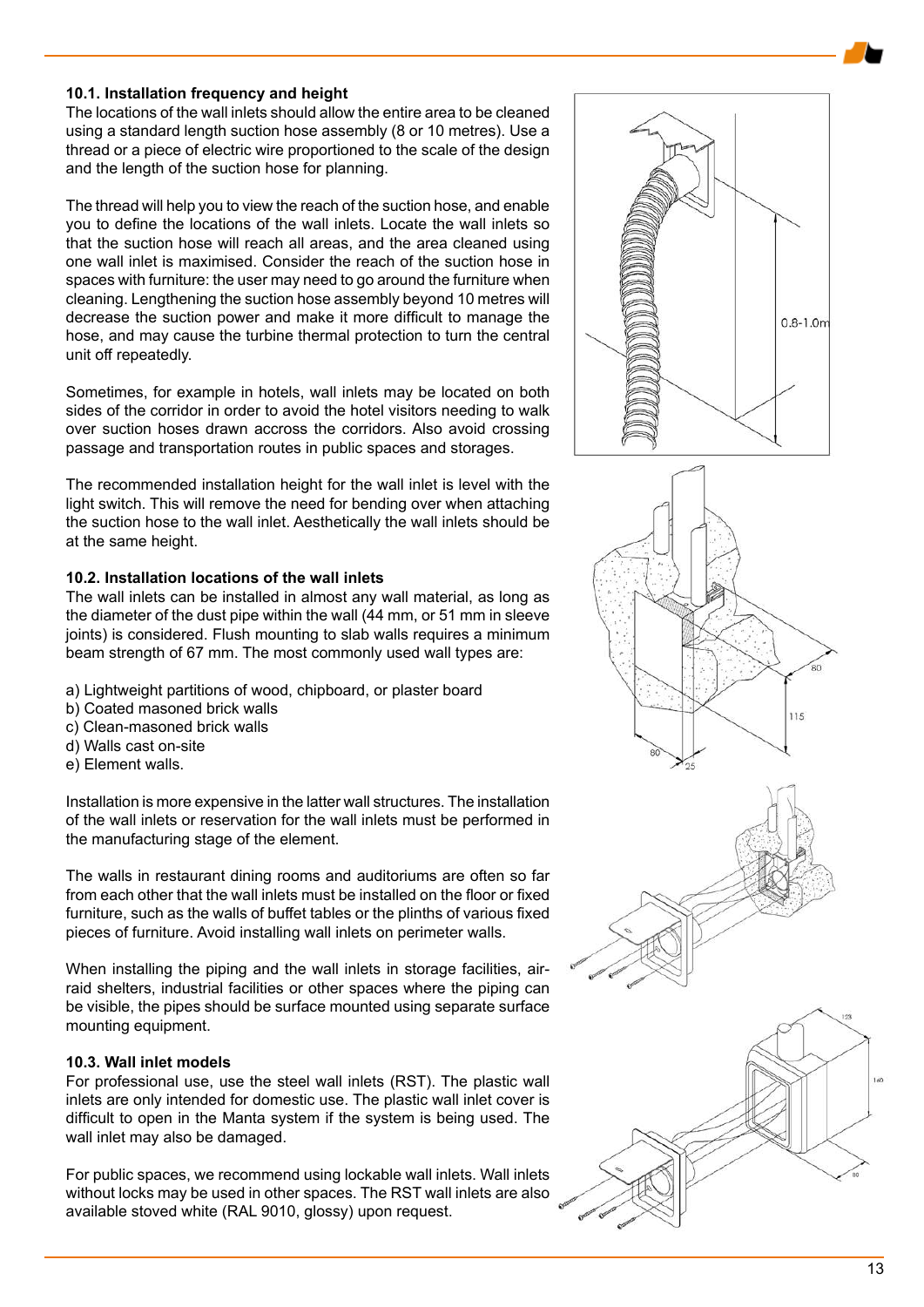#### **10.4. Installing the wall inlet to a slab wall using a mounting plate**

The wall inlets are easiest installed on hollow walls with a wood or metal frame. Follow these instructions for installing the wall inlets on slab walls:

1. Select the installation height for the wall inlet.



Use the mounting plate to draw the numbered holes on the wall.

Cut a hole in the wall. Use holes 1-4 as the corners. Drill the holes 5-8.

Attach the mounting plate to the wall using countersunk screws Ø 2.9.



110

3. Push the elbow coupling of the wall inlet to a dust pipe **without sleeve**. Mount the dust pipe to the wall.

4. Fasten the low voltage leads to the lead mounting screws on the wall inlet. Leave 20 cm of working space on the leads outside the wall.

5. If necessary, shorten the coupling muff for the wall inlet to the correct length, or use an extension if the coupling muff does not reach the elbow coupling.

6. Use the mounting plate (accessory) to mount the wall inlet.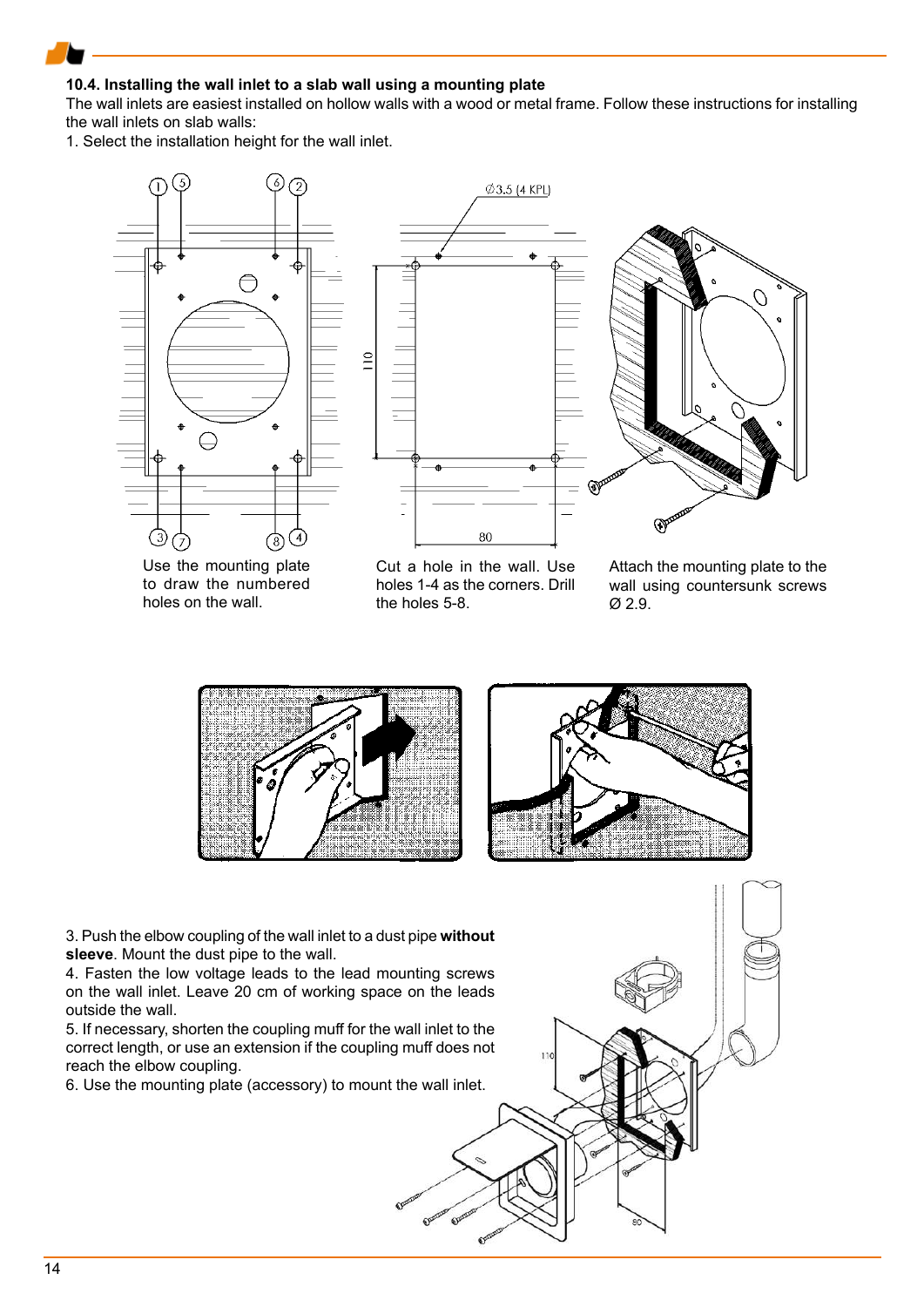#### **10.5. Beam thickness in flush mounting**

When flush mounting a wall inlet, the minimum distance between the external surface of the wall inlet and the front surface of the rear wall slab is 80 mm.



If the beam thickness is less than 80 mm, use a frame RST for raised installation. In this case, the wall inlet can be installed on a wall with a minimum beam thickness of 50 mm.

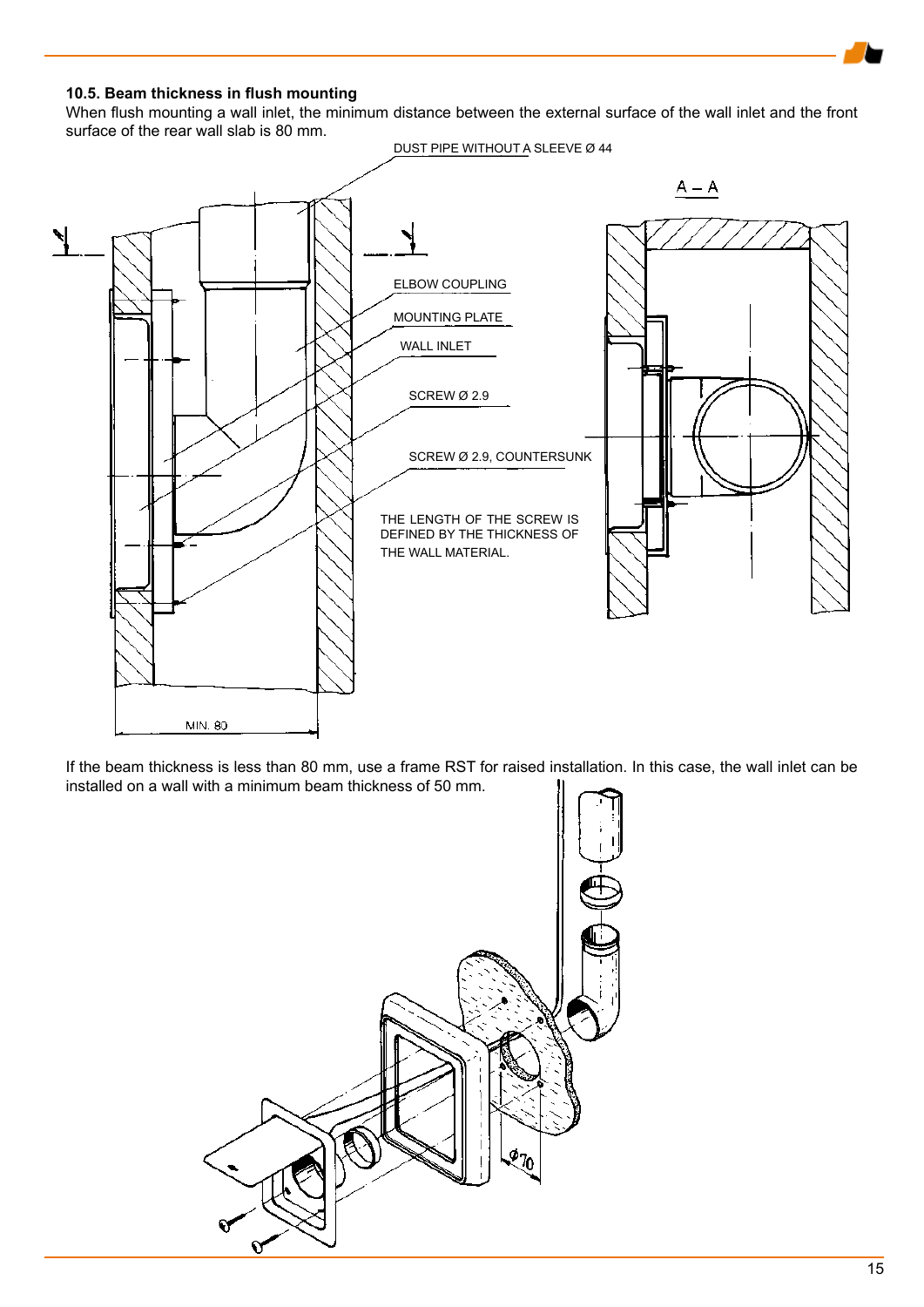#### **10.6. Installing a wall inlet on cast walls or floors**

When installing a wall inlet in casting, use a mounting bracket and a protective cover to ensure the correct level of the wall inlet and to avoid concrete from entering the dust piping during installation.

1. Install the elbow coupling, low voltage piping, and protective cover on the mounting bracket. Tie the protective cover to the mounting bracket using special thread. Attach the mounting bracket to the casting mould with the front side of the protective cover level to the casting. Attach a cover strip on the protective cover, and use the strip to mount the mounting bracket correctly. This is to ensure that the piping and mounting bracket do not move during casting. Connect the elbow coupling to a dust pipe without a sleeve. The ends of the thread will help you to locate the mounting bracket after the wall surface is smoothed. Remove the strip that you attached to the protective cover before coating the wall.

2. After casting, remove the protective cover and lead the low voltage leads into the protective tubing. Leave 20 cm of working space on the leads. If necessary, shorten the coupling muff for the wall inlet to the correct length, or use an extension if the coupling muff does not reach the elbow coupling. Connect the leads to the cover assembly and mount the cover assembly onto the mounting bracket.

#### **10.7. Installing the wall inlets to brick walls**

Install the wall inlet to a brick wall by either cutting the bricks or making suitable grooved tiles for the dust piping. If the wall is coated, it can be completely masoned. Saw a hole in the wall for the pipe from the side that is to be coated. The space for the pipe can also be left during masonry.

Lead the low voltage lead to the wall inlet in protective tubing. Install the dust pipe, elbow coupling, mounting bracket, protective cover, low voltage lead, and the protective tubing to the finished groove. If necessary, shorten the coupling muff for the wall inlet to the correct length, or use an extension if the coupling muff does not reach the elbow coupling. Use filler to fill up the groove up to the level of the wall surface.

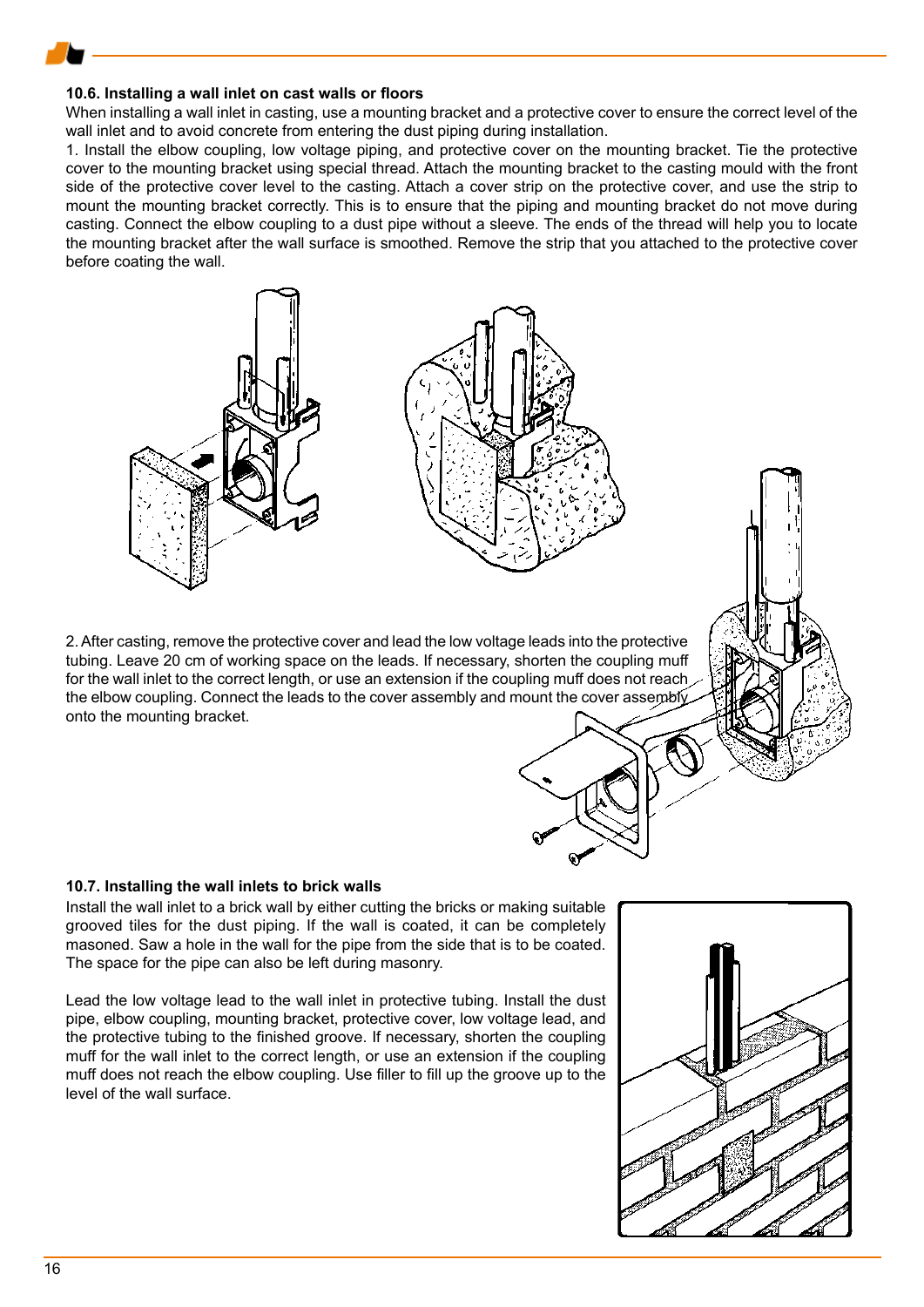





#### **10.8. Surface mounting of wall inlets**

In surface mounting, mount the wall inlets according to this picture. Consider the wall material in the installation.

#### **10.9. Shortening the coupling muff for the wall inlet**

If necessary, shorten the coupling muff for the wall inlet to the correct length, or use an extension if the coupling muff does not reach the elbow coupling.

## **11. Starting circuit and turning on the**

#### **system**

Lead the low voltage lead first between the wall inlets, and finally to the central unit. A separate low voltage lead is delivered with each pipe line. This is called an electrical parallel coupling. The leads can be connected both ways to the wall inlet connectors and the control current box close to the central unit. The low voltage leads should run inside protective tubing. The protective tubing is particularly crucial when installing the piping to casting, masonry, or other places where changing the leads after potential damages is difficult. In other cases, such as when installing the leads to hung ceilings, the lead can be attached to the dust pipe with cable ties. The leads can follow the lines of the body piping, but they can also be led through the easiest possible route. Low voltage leads to separate central units may not be connected to each other. The leads must always be extended and branched in a junction box.

The central unit is started by using the micro switch on the wall inlet. The central unit has a power source feeding a 12/24 V potential to the control circuit. The voltage is led to the wall inlets using low voltage leads. The RST wall inlets have a reed relay, and the suction hose coupling muff has a magnet that closes the circuit when the suction hose coupling muff is connected to the wall inlet and the switch is turned ON.



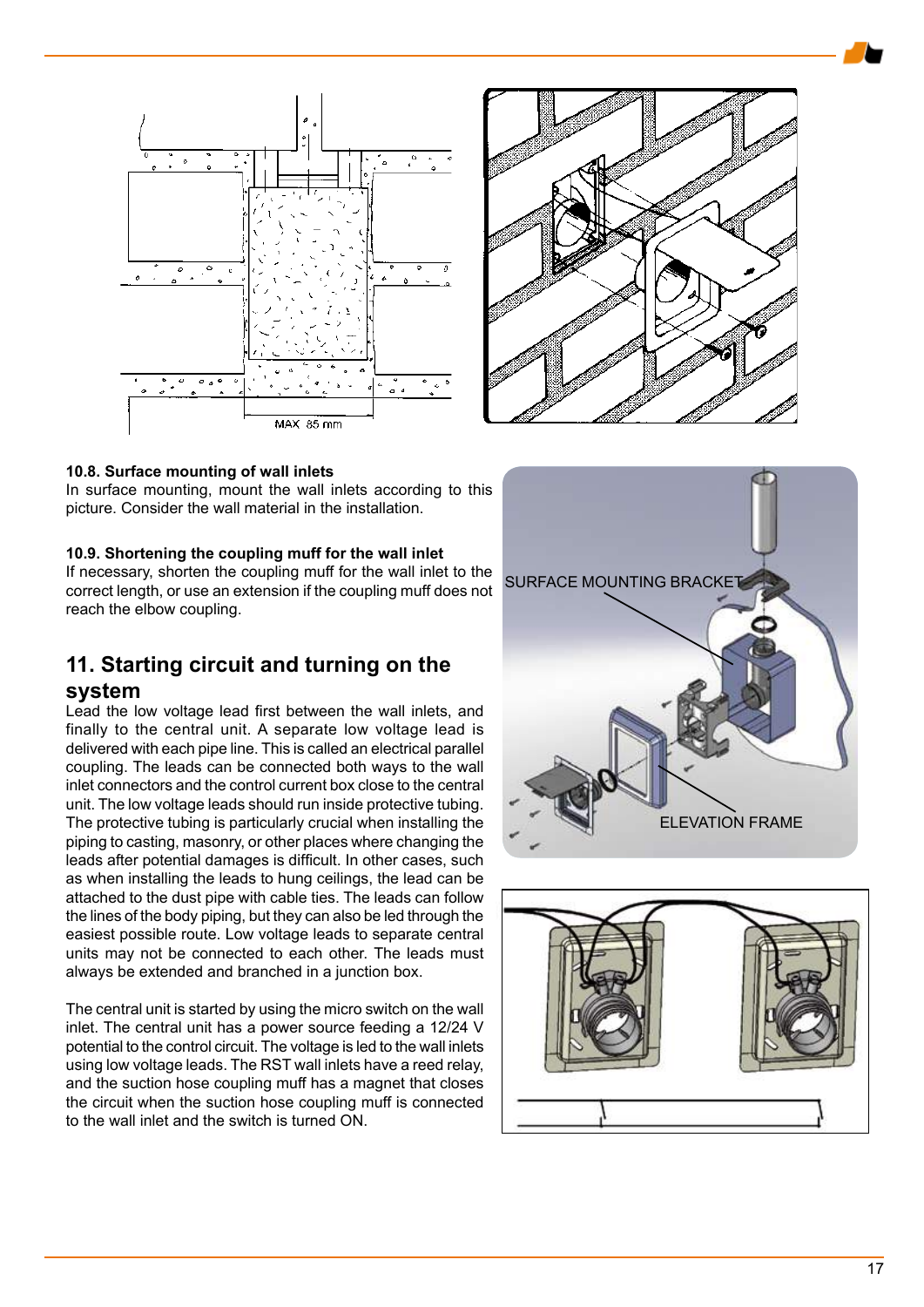Follow these instructions to start and turn off the central unit when using RST wall inlets:

1. Push the suction hose coupling muff to the wall inlet.

2. Turn the red start-up ring to ON. The central unit is started. Turn off the central unit by turning the start-up ring to OFF.



## **12. Connecting the central unit to the dust piping**

Lead a separate Ø 44 mm dust pipe from each cleaning area to the vicinity of the central unit. Connect the pipes to a vertical Ø 75 mm collector pipe using a single branch (5). Connect the sleeve corner of the collector pipe (6) to the central unit inlet coupling.

The correct rotation direction of the electric motor must be inspected when commissioning the central unit. If the rotation direction is incorrect, the connection of the phase connectors must be changed in the wall socket. The hose couplings between the central unit fan and the filter unit must under no circumstances be removed and cross-connected.

Before closing the structures, test that the system works following the completion of all installation work in the property.



## **13. Testing the system**

1. Check that the piping system is airtight.

Close all wall inlets. Start the central unit by connecting the starting circuit with a wire, for example a paper clip in a U shape. Do not keep the central unit running for more than 1 minute. If air comes out of the exhaust pipe within 15 seconds of starting the unit, there is a leak in the piping system. Locate and fix the leak. Do not use the unit for more than 1 minute with all wall inlets closed, because when the turbine receives no air, it will overheat and may even be damaged. **Do not perform the air tightness check with overpressure**.

2. Check that the system works with all wall inlets.

Suck a small object into each wall inlet. The object can be a small rubber ball or an eraser, for example. Check that each object runs from the wall inlet into the dust canister. If the object does not reach the dust canister, locate and fix the blockage.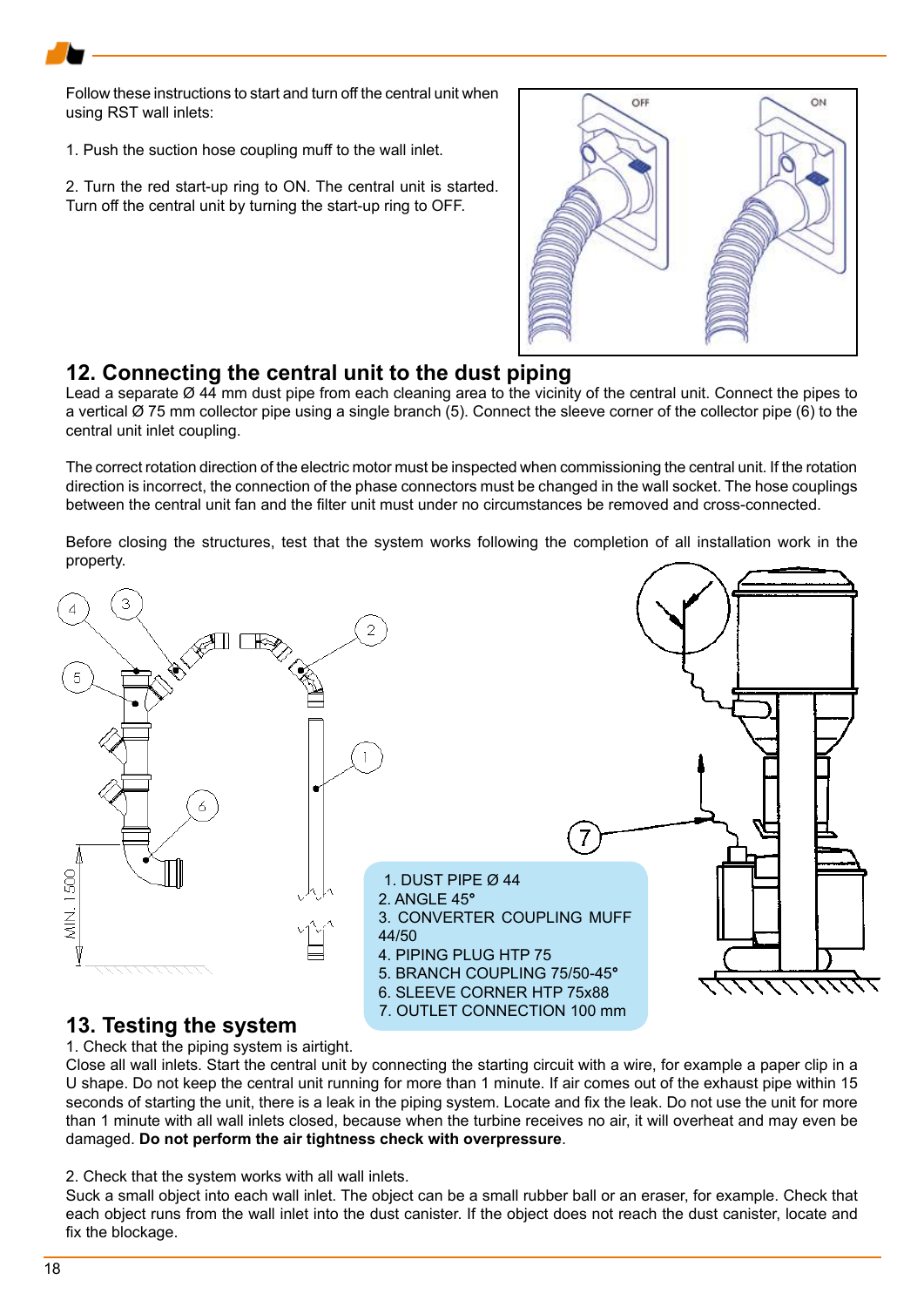

## **14. The Manta APC 3 central unit**

The Automatic Power Control (APC) for the central unit is intended for increasing the power of the central unit automatically when more than one user enters the network.

The control unit recognises the change when several wall inlets are opened. The motor operating speed increases to ensure sufficient power for all users. Three wall inlets can be used simultaneously, if they are on separate lines. When a user stops using the system, the power decreases to facilitate the suction power according to the number of open wall inlets.

### **14.1. The automatic power control in the Manta APC 3 central unit**

The basic adjustment of the Manta APC 3 central unit is designed for a system with three users and a maximum line length from the furthest wall inlet to the central unit of 60 metres per user. If there are only two users, an authorised Allaway servicing company may change this adjustment.

The inverter moment control line issues a frequency of 40-88 Hz depending on the number of simultaneous users when neither Preset line is used.

### **14.2. Preset rotation speeds**

The central unit can also be controlled using fixed rotation speeds (PRESET 1 and PRESET 2). This method is used for cleaning areas at longer lines than the APC control line, where the APC control does not ensure sufficient suction power.

A Preset line should be used, for example in buildings with several floors where one area, such as a civil defence shelter, is further away. The various floors would operate as separate cleaning areas, with the civil defence shelter as the Preset line.

#### **Example:**

Usage situations, such as those shown in the figure on the right, may be solved using the preset rotation speeds PRESET 1 and PRESET 2. These may include needing three simultaneous users close to the central unit, and 1-2 users on longer lines when no users are cleaning near the central unit. In this case, normal moment control is abandoned, and the fixed preset rotation speeds are used by connecting the starting circuit from the wall inlets on the area in question to the control connectors PRESET 1 or PRESET 2. The frequency converter will issue a 58 Hz frequency separately from both lines. If both lines are used simultaneously, the device will issue a 64 Hz frequency. The PRESET control will bypass the APC control.

Area A can be used by three users simultaneously, if no users are on areas B and C. Only one person can be cleaning in areas B and C each, when no users are active in area A.

**Please note!**A separate low voltage lead comes to the central unit from each area.

 $Q =$  Wall inlet

 $\bigcap$  = Manta central unit